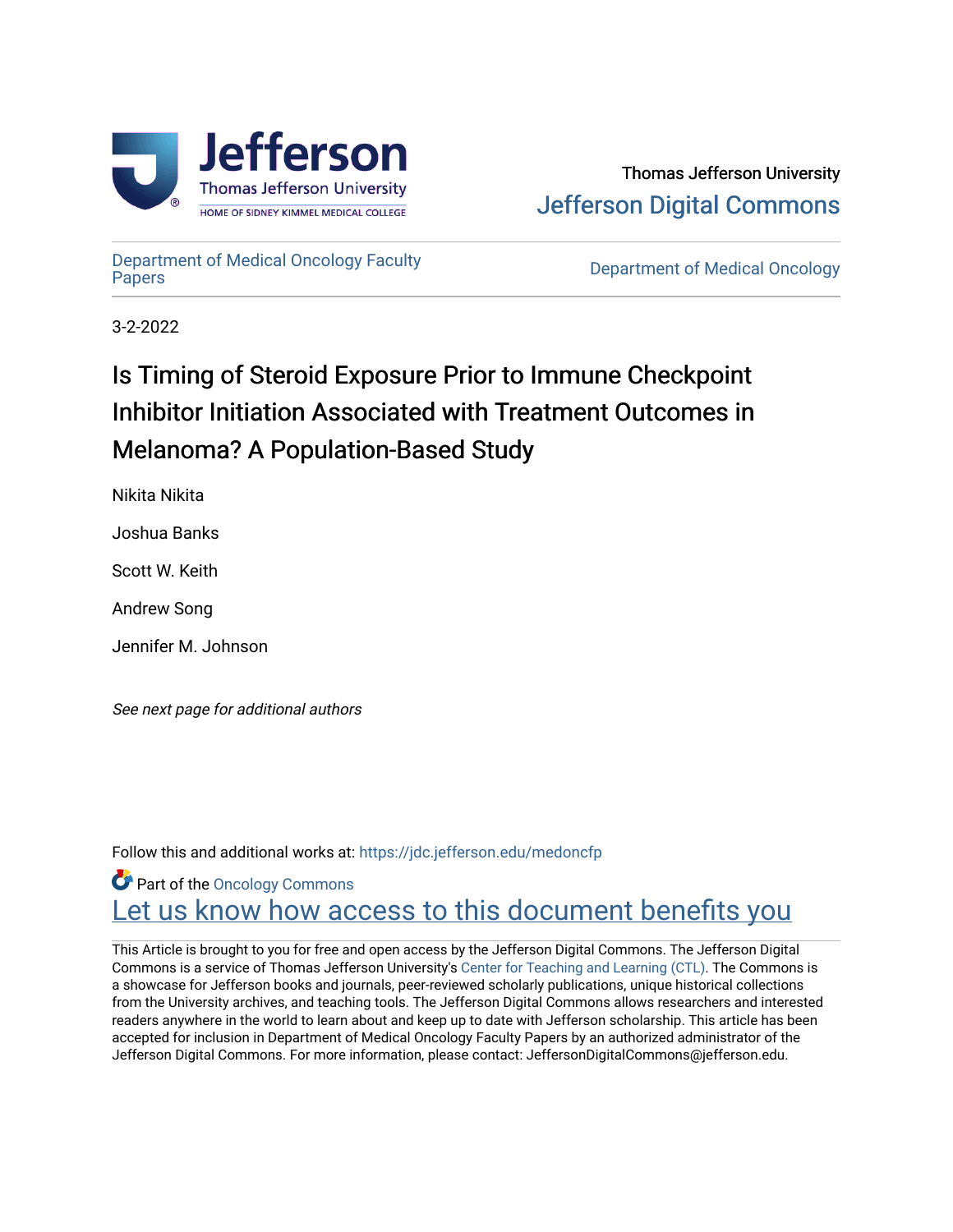# Authors

Nikita Nikita, Joshua Banks, Scott W. Keith, Andrew Song, Jennifer M. Johnson, Melissa Wilson, Swapnil Sharma, and Grace Lu-Yao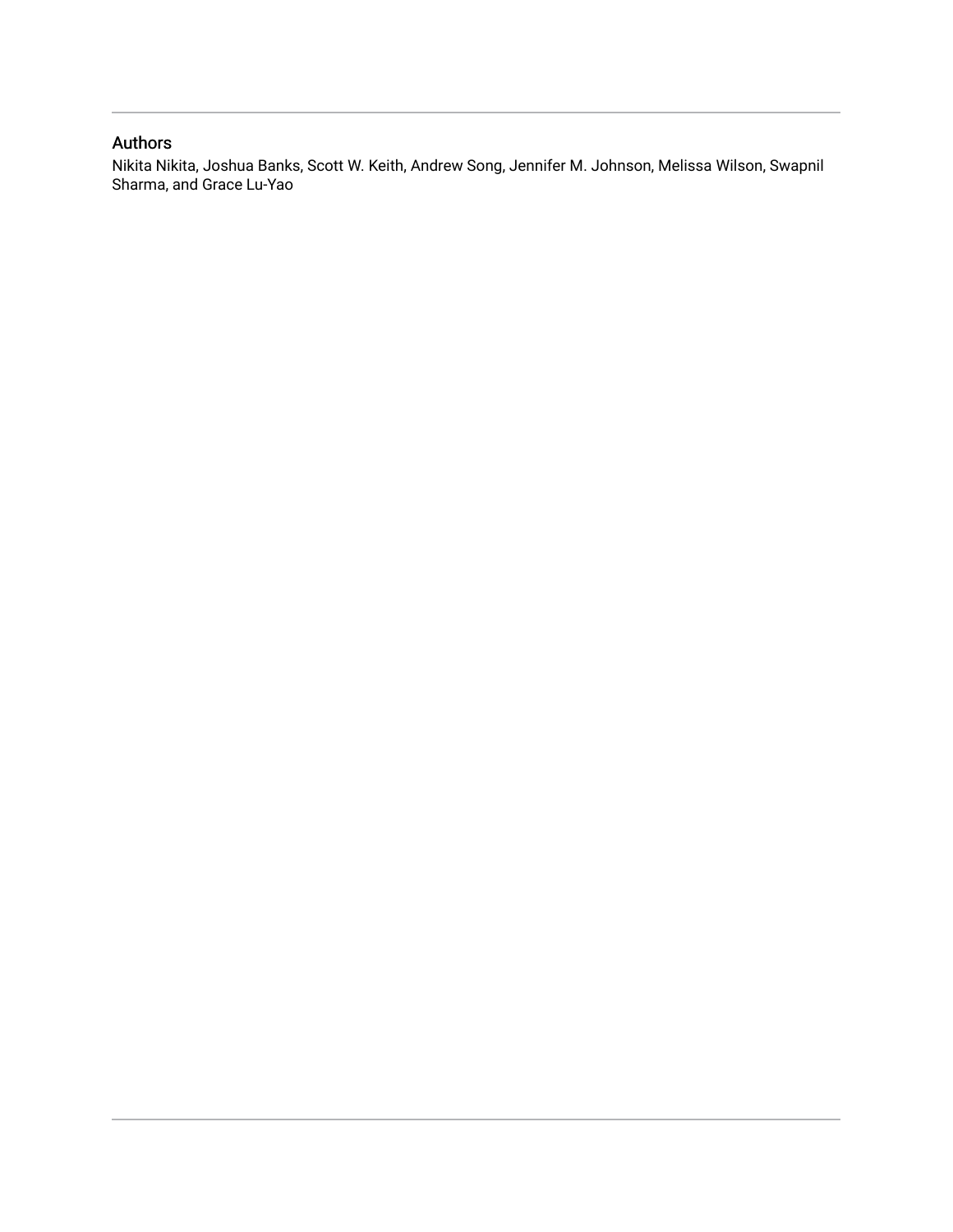

*Article*



# **Is Timing of Steroid Exposure Prior to Immune Checkpoint Inhibitor Initiation Associated with Treatment Outcomes in Melanoma? A Population-Based Study**

**Nikita Nikita 1,2, Joshua Banks 3, Scott W. Keith 3, Andrew Song 4, Jennifer M. Johnson 1,2, Melissa Wilson 1,2, Swapnil Sharma 1,2 and Grace Lu-Yao 1,2,5, \***

- <sup>1</sup> Department of Medical Oncology, Thomas Jefferson University, Philadelphia, PA 19107, USA; fnu.nikita@jefferson.edu (N.N.); jennifer.m.johnson@jefferson.edu (J.M.J.); melissa.wilson@sluhn.org (M.W.); swapnil.sharma@jefferson.edu (S.S.)
- <sup>2</sup> Department of Medical Oncology, Sidney Kimmel Cancer Center (SKCC) at Jefferson, Philadelphia, PA 19107, USA
- <sup>3</sup> Department of Pharmacology & Experimental Therapeutics, Division of Biostatistics, Thomas Jefferson University, Philadelphia, PA 19107, USA; joshua.banks@jefferson.edu (J.B.); scott.keith@jefferson.edu (S.W.K.)
- <sup>4</sup> Department of Radiation Oncology, Thomas Jefferson University, Philadelphia, PA 19107, USA; song.andrew.j@gmail.com
- <sup>5</sup> College of Population Health, Thomas Jefferson University, Philadelphia, PA 19107, USA
- **\*** Correspondence: grace.luyao@jefferson.edu; Tel.: +1-(215)-503-7970

**Simple Summary:** Immune checkpoint inhibitors (ICIs) have revolutionized the cancer treatment landscape, yet the impact of the timing of the use of an immunosuppressive agent such as steroids on ICI outcomes is poorly described. Utilizing the SEER-Medicare-linked dataset, this study explored the relationship between timing of steroid exposure preceding ICI administration and subsequent treatment outcomes in melanoma. We found steroid use up to 3 months prior increased risk for mortality up to 6 months after ICI initiation. Furthermore, steroid use was a significant contributor to poorer outcomes from ICIs, which should be considered before prescribing ICIs.

**Abstract:** Immune checkpoint inhibitors (ICIs) harness the immune system and are the therapy of choice for multiple cancers. Although immunosuppressive agents such as steroids are also used in many cancers, it is unknown how their timing affects treatment outcomes. Thus, we investigated the relationship between the timing of steroid exposure preceding ICI administration and subsequent treatment outcomes in melanoma. This population-based study utilized the SEER-Medicarelinked database to identify patients diagnosed with melanoma between 1991 and 2015 and receiving ICIs between 2010 and 2016, examining last steroid exposure in the 12 months preceding ICI. The main outcome was all-cause mortality (ACM) after ICIs. Modifications of the Cox proportional hazards model were used to calculate time-dependent hazards. Of 1671 patients with melanoma receiving ICIs, 907 received steroids. Compared with no steroids, last steroid exposures ≤1 month and 1–3 months prior to ICIs were associated with a 126% and 51% higher ACM within 3 months post ICI initiation, respectively (hazard ratio (HR): 2.26, 95% CI: 1.65–3.08; and HR: 1.51, 95% CI: 1.01– 2.27). Steroid exposure within 3 months of initiating ICIs was associated with increased mortality up to 6 months after ICI. Further investigation is warranted to elucidate mechanisms affecting outcomes due to steroids.

**Keywords:** immunotherapy; steroids; melanoma; overall mortality; all-cause mortality; hospitalizations; immune checkpoint inhibitors

**Citation:** Nikita, N.; Banks, J.; Keith, S.W.; Song, A.; Wilson, M.; Sharma, S.; Lu-Yao, G. Is Timing of Steroid Exposure Prior to Immune Checkpoint Inhibitor Initiation Associated with Treatment Outcomes in Melanoma? A Population-Based Study. *Cancers*  **2022**, *14*, 1296. https://doi.org/ 10.3390/cancers14051296

Academic Editor: Hiroto Hatakeyama

Received: 24 December 2021 Accepted: 25 February 2022 Published: 2 March 2022

**Publisher's Note:** MDPI stays neutral with regard to jurisdictional claims in published maps and institutional affiliations.



**Copyright:** © 2022 by the authors. Licensee MDPI, Basel, Switzerland. This article is an open access article distributed under the terms and conditions of the Creative Commons Attribution (CC BY) license (https://creativecommons.org/licenses/by/4.0/).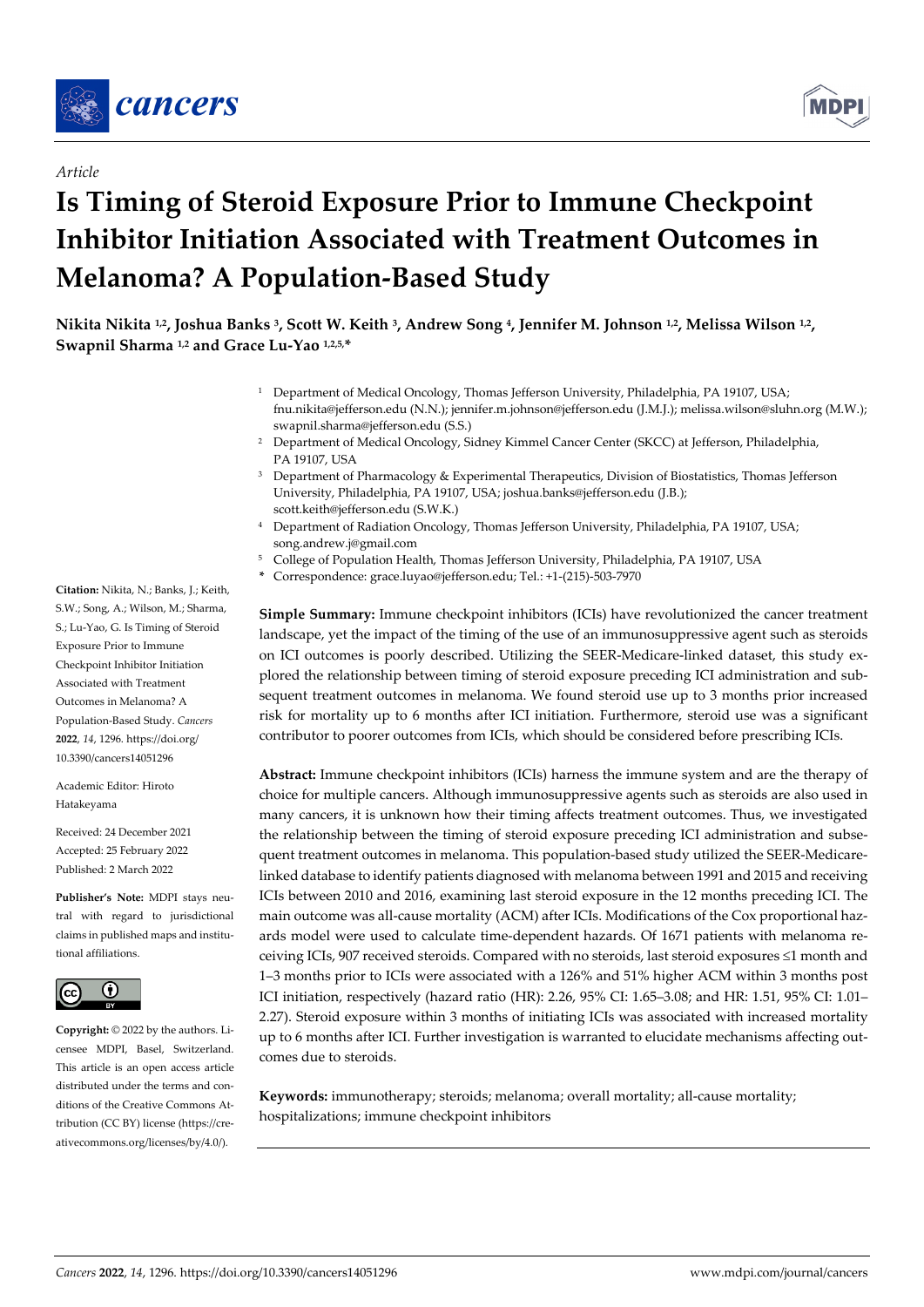# **1. Introduction**

According to the National Cancer Institute, approximately 40% of individuals in the United States (US) will be diagnosed with cancer in their lifetime [1]. Since first being approved in 2011 by the US Food and Drug Administration, immune checkpoint inhibitors (ICIs) such as ipilimumab (cytotoxic T-lymphocyte-associated antigen 4 (CTLA-4) inhibitor), pembrolizumab, and nivolumab (programmed cell death protein (PD-1) inhibitors) have played a significant role in survival after cancer diagnosis. ICIs, which harness the immune system and amplify its natural ability to fight cancer, have produced improved outcomes and increased survival rates, thereby becoming a major pillar of cancer therapy. Providing significant improvements in survival, durable responses, and comparatively fewer adverse events, ICIs are currently used in multiple cancers, such as unresectable hepatocellular carcinoma, non-small cell lung cancer, renal cell carcinoma, colorectal cancer, etc. [2–5]. In cutaneous melanoma, they are used in Stage III/IV resectable disease as adjuvant therapy, in Stage IV unresectable melanoma as primary therapy, and in recurrent disease [6–9].

Melanoma was the first site to be approved for ICIs; since then, ICIs have measurably improved the prognosis of metastatic melanoma by reversing effector T-cell dysfunction, thereby strengthening anti-tumor immune response [10,11]. A recent update of the Phase-III CheckMate 067 trial for melanoma found that ipilimumab and nivolumab combination has the highest five-year survival for melanoma (52%) compared to nivolumab alone (44%) and ipilimumab alone (26%) [3]. Despite the efficacy of ICIs, this improvement in survival is limited only to 30–40% of patients [10,12,13]; hence, it is important to identify factors that drive ICI response to optimize treatment strategies.

One in five metastatic melanoma patients has brain metastasis at the time of diagnosis, and three of four patients develop it over time. Traditionally, these are treated with systemic steroids. Steroid use impairs the immune system at various levels, from inhibition of acute inflammation to immunomodulatory effects [14]. This raises a major concern since ICIs require a robust immune response. Moreover, steroids are widely used in cancer patients and are known to have a far-reaching impact, ranging from curative treatment in certain cancers such as leukemia and lymphoma to supportive therapy in brain metastases [15–20].

Most clinical trials of ICIs have excluded patients treated with immunosuppressive agents (such as prednisone  $\geq 10$  mg) that can impair T-cell functions [21–24]. Therefore, data are limited on the outcomes for patients not eligible for ICI trials and receiving ICI in the real world. Several institution-based studies, primarily in advanced/metastatic nonsmall cell lung cancer (NSCLC), have shown worsened clinical outcomes with steroid exposure at baseline [25] or after initiation of ICI [26]**,** including decreased overall response rate, shorter progression-free survival, and lower overall survival. It has also been reported that the use of steroids for immune-related adverse events concurrently with ICIs does not impact survival among patients [5]. Therefore, the impact of steroid use on the effectiveness of ICIs is debatable.

Specifically, the relationship between the timing of steroid exposure prior to ICI initiation and subsequent outcomes for patients with melanoma remains unknown. It is also unclear how long the effects of steroids may last. Thus, we conducted a population-based study to fill these knowledge gaps by focusing on melanoma patients using steroids prior to ICI initiation and their treatment outcomes.

# **2. Materials and Methods**

This study was approved by the Institutional Review Board at Thomas Jefferson University IRB 17D.389.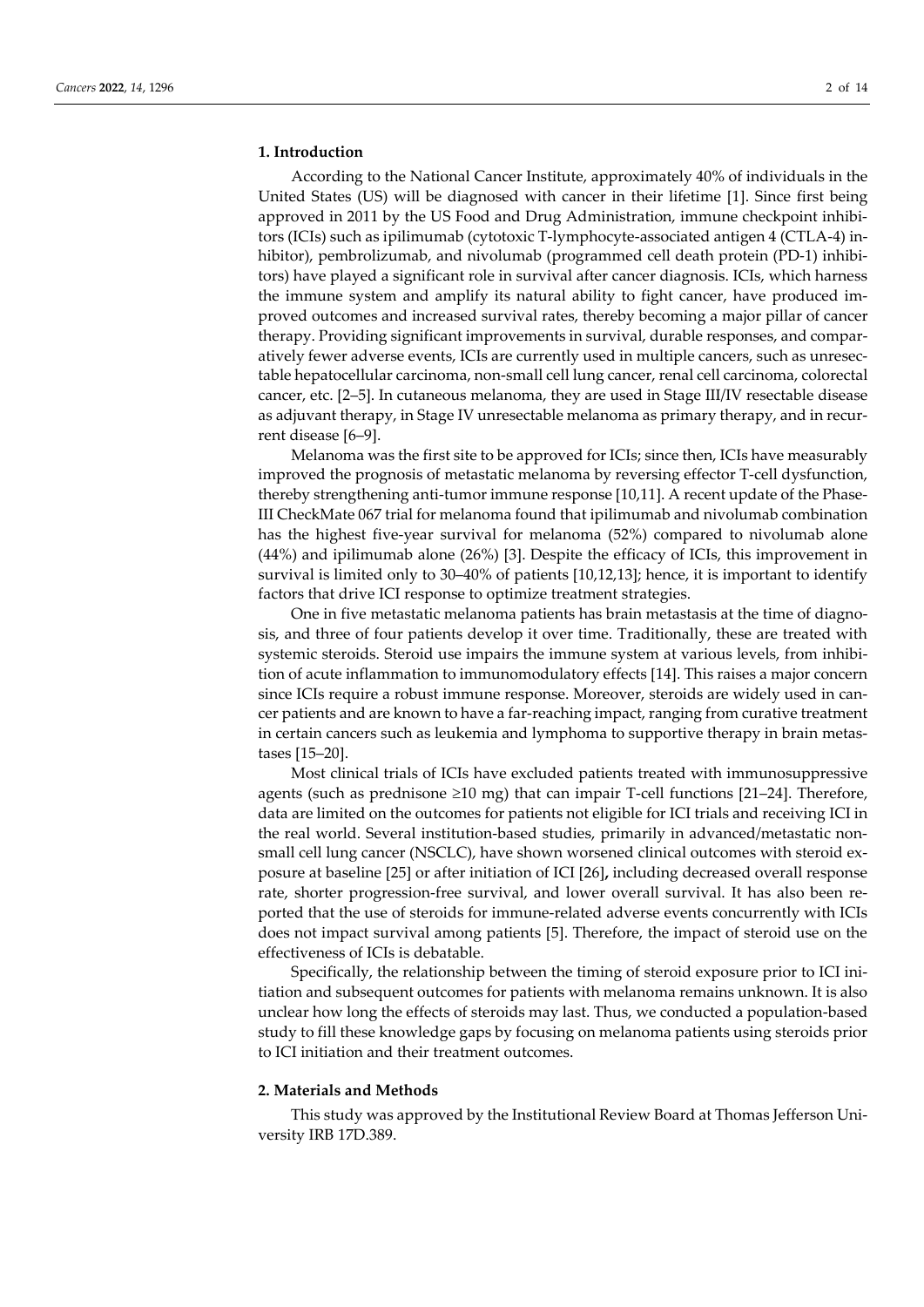# *2.1. Data Source*

We utilized the Surveillance, Epidemiology, and End Results linked Medicare (SEER-Medicare) database for this study, which includes all patients with cancer aged 65 and over. As of 2017, the SEER program covers approximately 31% of the US population with a 98% case ascertainment rate, and it collects data on cancer status at diagnosis, primary cancer therapy, demographic characteristics, and cause of death among patients with cancer [27]. Medicare is the major health insurance provider among Americans aged 65 years and over and covers approximately 18% of the entire US population [28]. Part A of Medicare provides coverage for hospital care, skilled nursing facility services, other institutional care, some home health care, and hospice care [29]. Part B covers services from physicians, other health professionals, ambulatory surgical centers, outpatient dialysis, home health, and other ambulatory services [29]. Part D covers prescription drugs under private drug plans [29].

#### *2.2. Study Participants*

We identified patients diagnosed with melanoma between 1 January 1991 and 31 December 2015 from the patient entitlement and diagnosis summary files. For patients with multiple diagnoses of melanoma, the most recent melanoma diagnosis was used to identify patients. Patients were excluded if melanoma was diagnosed at death or autopsy. Patients were also excluded if they were enrolled in a health maintenance organization, or had no Medicare parts A, B, or D coverage during the study period.

#### *2.3. Drug Exposures*

The ICIs included in the study were ipilimumab (YERVOY®; identified using the Healthcare Common Procedure Coding System (HCPCS) code "J9228"), nivolumab (OPDIVO®; HCPCS code "J9229"), pembrolizumab (KEYTRUDA®; HCPCS code "J9271"), and ipilimumab/nivolumab combination. The last prescription of all intravenous and injectable steroids prescribed within 12 months prior to ICI initiation were included in the study. For oral steroids, the last date of steroid exposure was calculated by adding the information on days of supply to the last prescription date. All inhalational and topical steroids were excluded from the analysis. In the database, medication follow-up information was available until 31 December 2016 for all patients. Therefore, all drug exposures were identified from Medicare claims between 1 January 2010 and 31 December 2016.

#### *2.4. Steroid-Exposure Timing*

According to the timing of their last steroid exposure during the 12 months prior to ICI initiation, patients were grouped into one of four categories: (a)  $\leq$ 1 month prior, (b) 1 month to  $\leq$ 3 months prior, (c) 3 to 12 months prior, or (d) no steroids (reference group).

# *2.5. Endpoints*

The primary endpoint was all-cause mortality (ACM). The survival time was defined as the time from the first dose of ICIs until death or the end of the follow-up period. The secondary endpoint was the risk of inpatient ER and non-ER hospitalization following the initiation of ICIs. Patients were followed until death or the last follow-up date, 31 December 2016.

#### *2.6. Descriptive Variables*

Demographic variables included in the study were age at the time of diagnosis, sex, race, marital status, income, SEER region, year of diagnosis, and state buy-in. Clinical variables included in the study were cancer stage at the time of diagnosis and CCI.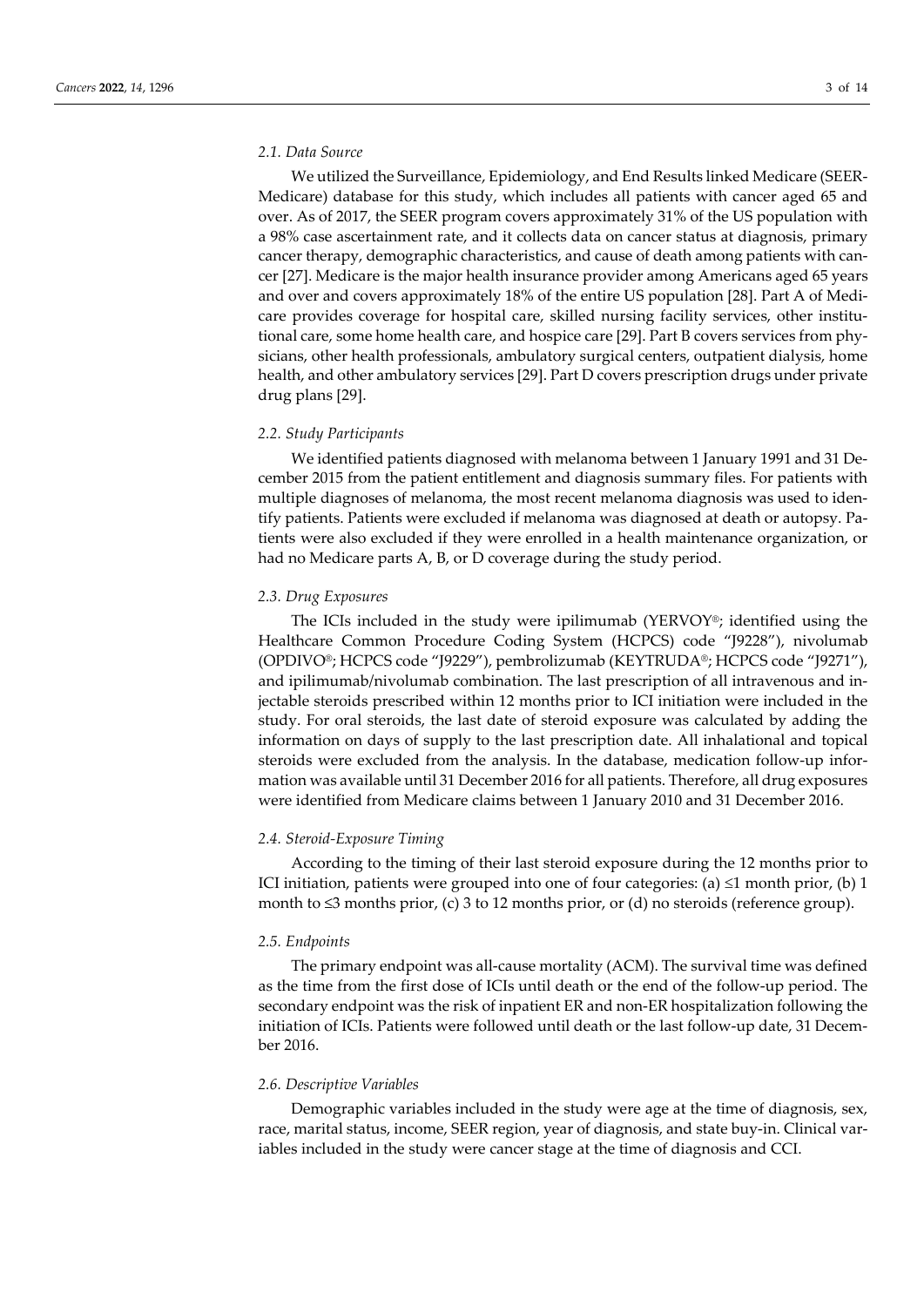# *2.7. Statistical Analysis*

Descriptive statistics were presented for continuous variables as medians with interquartile ranges, and for categorical variables as frequency counts with percentages and chi-square tests.

#### *2.8. Modeling All-Cause Mortality (ACM)*

Median survival was estimated using Kaplan–Meier methods compared by log-rank test [30]. The crude overall ACM incidence rates were estimated as the number of deaths divided by the number of patients at risk by steroid-exposure timing groups. Cox modeling was used to examine the association between ACM and the timing of the last steroid exposure after adjusting for all demographic and clinical variables [31]. The Schoenfeld residual plots were assessed for time dependence between last steroid-exposure timing prior to ICI initiation and ACM. We observed time-dependent hazards that violated the proportional hazards assumption. To address this, we programmed survival time indicator variables to interact with the steroid-timing-exposure indicator variables in the model to represent the interaction between steroid-exposure timing and follow-up time periods, allowing the hazards model coefficients to change during survival at 3 months and again at 6 months after initiating ICI [32].

# *2.9. Modeling Hospitalizations*

We stratified hospitalizations as ER or non-ER because ER hospitalizations are associated with more severe symptoms and higher cost to the patient as well as the health system [33]. The counting process approach was used for structuring the survival data for recurrent events as well as for computing the time to hospitalization events for non-ER and ER hospitalizations, respectively [34]. This method is an extension of the Cox modeling framework, which is useful when an outcome event of interest can recur. The time at risk for hospitalization for each patient was calculated as the difference between the time of ICI initiation and the time of death or the end of the follow-up period. These models were used to estimate hospitalization HRs adjusted for covariates, including age, sex, Charlson comorbidity index (CCI), marital status, and the year of diagnosis for each patient. The proportional hazards assumption was violated, so we applied the same approach to allow the hospitalization–hazards model coefficients to change during survival at 3 months and again at 6 months, after initiating ICI as described above for modeling ACM.

#### *2.10. Pre-Planned Evaluation of Unmeasured Confounding Effects*

To assess the robustness of our study results, we used E-values to evaluate the potential effects that unmeasured confounding would need to have in order to change the conclusions [35]. The E-value measures the minimum strength of association that an unmeasured confounder must have with both the exposure and outcome, while taking into account all potential covariates, to negate the observed exposure–outcome association by making the estimated HR equal to 1.

The significance level of all tests was set a priori at the 0.05 level. We performed all the analyses with SAS version 9.4 (SAS Institute Inc., Cary, NC, USA).

### **3. Results**

We identified 1671 eligible patients for this study (858 prescribed ipilimumab, 258 prescribed nivolumab, 456 prescribed pembrolizumab, and 99 prescribed an ipilimumab/nivolumab combination) (Figure 1). Of these, 864 (51.70%) were exposed to steroids within 12 months prior to ICI initiation. Using the sequence variable, we identified that for 89.7% of the patients, melanoma was either the only cancer diagnosis in the dataset or was the first cancer to be diagnosed. The numbers of patients exposed to steroids within 1 month, 1 to  $\leq$ 3 months, and 3 to 12 months prior to ICI initiation were 343, 215,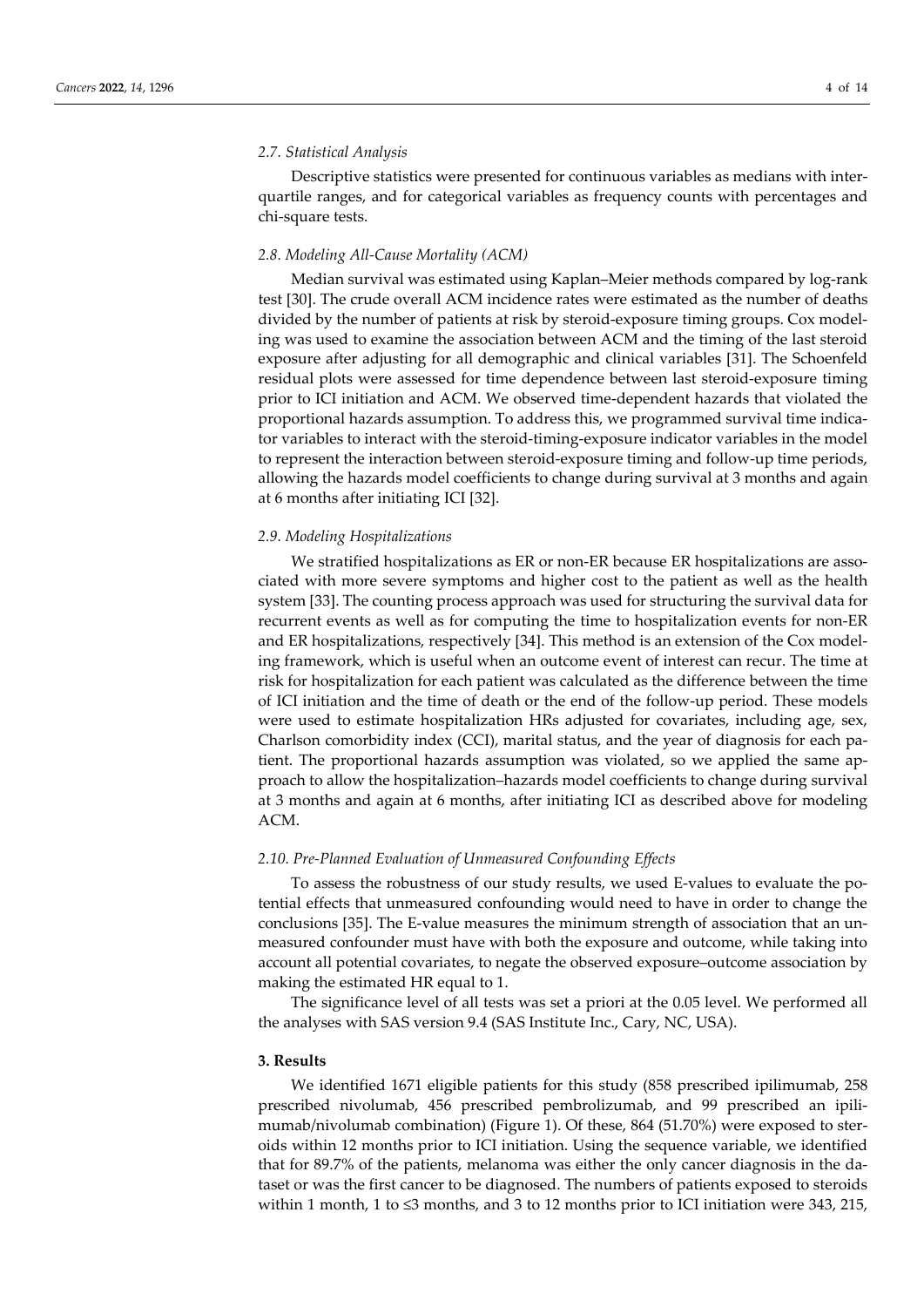and 306, respectively. The demographics and clinical characteristics of patients exposed and those not exposed to steroids were similar (Table 1). Patients (median age 68) were predominantly male (71.2%), white (97.3%), married (61.5%), or non-metastatic (M0) at the time of primary diagnosis (77.3%) (Table 1). The median survival for patients without steroid exposure was 20.5 months and median survival for patients without steroid exposure was 20.5 months, median survival for those exposed to steroids 4–12 months prior was 21.2 months, median survival for those exposed 1 to ≤3 months prior was 14.0 months, and median survival for those exposed ≤1 month prior was 8.9 months (*p* < 0.05; Table S1).





**Table 1.** Demographic and clinical characteristics of the study sample by steroid-exposure status in the 12 months prior to ICI initiation.

| <b>Steroids</b><br>Participants<br><b>Steroids</b><br><b>Characteristic</b><br><i>p</i> -Value<br>$(N = 864)$<br>$(N = 1671)$<br>$(N = 807)$ |  |
|----------------------------------------------------------------------------------------------------------------------------------------------|--|
| <b>Sex</b>                                                                                                                                   |  |
| Male<br>1189 (71.2)<br>599 (69.2)<br>590 (73.1)<br>0.088                                                                                     |  |
| 482 (28.9)<br>217(26.9)<br>265(30.7)<br>Female                                                                                               |  |
| Race                                                                                                                                         |  |
| White<br>1626 (97.3)<br>784 (97.2)<br>842 (97.5)<br>0.702                                                                                    |  |
| 23(2.9)<br>22(2.5)<br>Non-white<br>45(2.7)                                                                                                   |  |
| Marital status<br>0.234                                                                                                                      |  |
| 107(12.4)<br>Missing and unknown<br>193 (11.6)<br>86 (10.7)                                                                                  |  |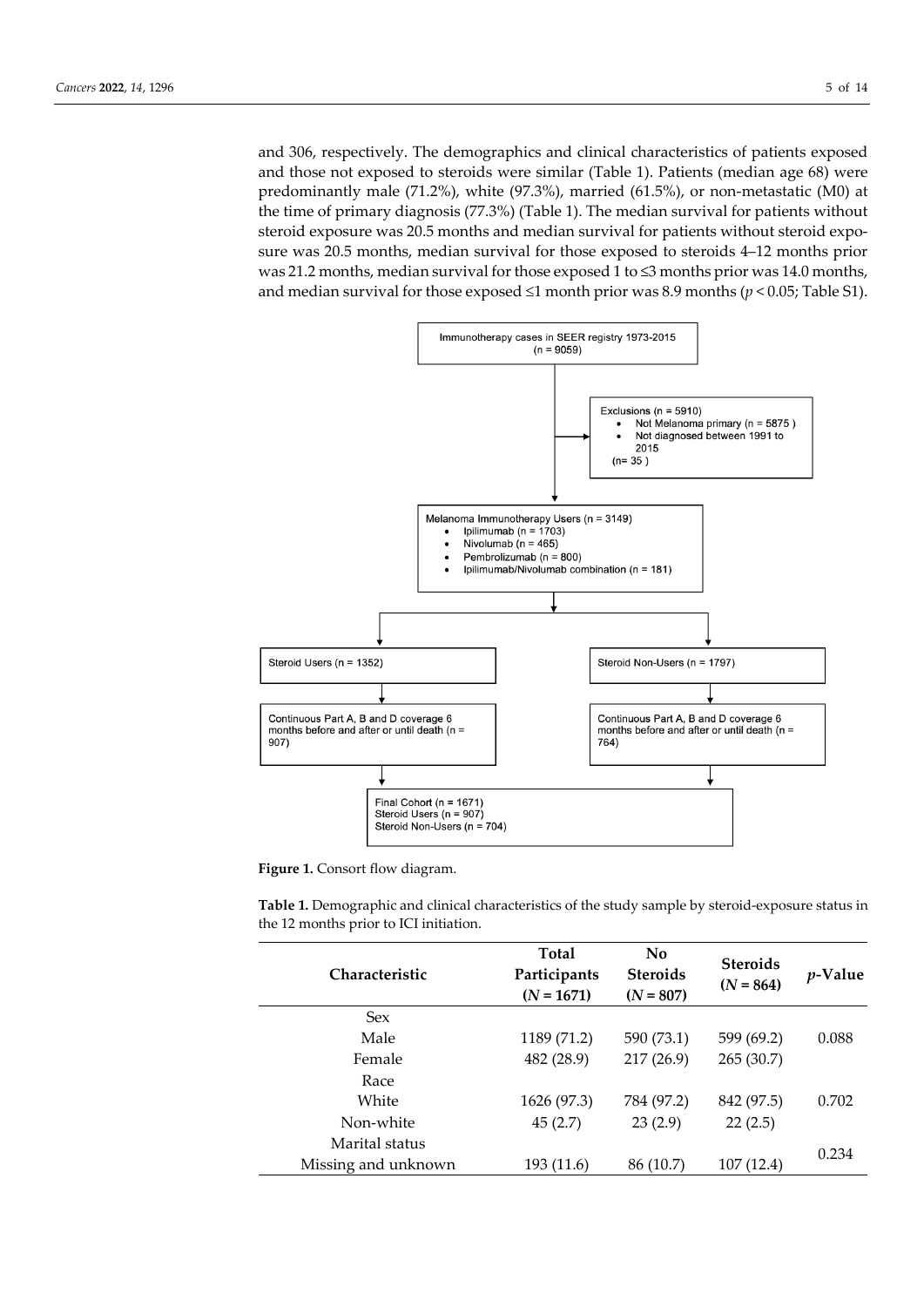| Single (never married), Unmarried  |                          |                          |                          |       |
|------------------------------------|--------------------------|--------------------------|--------------------------|-------|
| or domestic partner (same sex or   | 196 (11.7)               | 97(12.0)                 | 99 (11.5)                |       |
| opposite sex or unregistered)      |                          |                          |                          |       |
| Widowed, divorced, and             | 254 (15.2)               | 136 (16.9)               | 118 (13.7)               |       |
| separated                          |                          |                          |                          |       |
| Married (including common law)     | 1028 (61.5)              | 488 (60.5)               | 540 (62.5)               |       |
| Age at diagnosis, median (IQR)     | $69(63 - 75)$            | $69(64 - 76)$            | $68(63 - 74)$            |       |
| Age at diagnosis<br><60            |                          |                          |                          |       |
| $60 - 69$                          | 244 (14.6)               | 113 (14.0)               | 131 (15.2)               | 0.009 |
| $70 - 79$                          | 648 (38.8)<br>583 (32.9) | 295 (36.6)<br>283 (35.1) | 353 (40.9)<br>300 (34.7) |       |
| $80+$                              | 196 (11.7)               | 116 (14.4)               | 80 (9.3)                 |       |
| Age at first ICI use, median (IQR) | $75(70-81)$              | $75(70-81)$              | 74 (69-80)               |       |
| Year of diagnosis                  |                          |                          |                          |       |
| 1991-1999                          | 107(6.4)                 | 46(6.0)                  | 61(6.7)                  |       |
| 2000-2005                          | 278 (16.6)               | 129 (16.9)               | 149 (16.4)               | 0.554 |
| 2006-2010                          | 470 (28.1)               | 204 (26.7)               | 266 (29.3)               |       |
| 2011-2015                          | 816 (48.8)               | 385 (50.4)               | 431 (47.5)               |       |
| Sequence                           |                          |                          |                          |       |
| Only                               | 807 (48.3)               | 411 (50.9)               | 396 (45.8)               |       |
| 1st                                | 691 (41.4)               | 313 (38.8)               | 378 (43.8)               | 0.094 |
| Subsequent (2nd-11th)              | 173 (10.4)               | 83 (10.3)                | 90 (10.4)                |       |
| Charlson comorbidity index         |                          |                          |                          |       |
| $\theta$                           | 973 (58.2)               | 495 (61.4)               | 478 (55.4)               |       |
| 1                                  | 336 (20.1)               | 152 (18.9)               | 184 (21.3)               | 0.043 |
| $\geq$ 2                           | 360 (21.5)               | 159 (19.7)               | 201 (23.2)               |       |
| SEER region                        |                          |                          |                          |       |
| Northeast                          | 386 (23.1)               | 196 (24.3)               | 190 (21.6)               |       |
| South                              | 344 (20.6)               | 150 (18.6)               | 194 (22.5)               | 0.185 |
| North Central                      | 132(7.9)                 | 69 (8.6)                 | 63(7.3)                  |       |
| West                               | 809 (49.4)               | 392 (48.6)               | 417 (48.3)               |       |
| State buy in <sup>1</sup>          |                          |                          |                          |       |
| Yes                                | 255(15.2)                | 136 (16.9)               | 119 (13.8)               | 0.080 |
| No                                 | 1416 (84.7)              | 671 (83.2)               | 745 (86.2)               |       |
| Clinical T stage at diagnosis      |                          |                          |                          |       |
| T <sub>0</sub>                     | 91(5.5)                  | 32(4.0)                  | 59 (6.8)                 |       |
| T1                                 | 322 (19.3)               | 165(20.5)                | 157 (18.2)               |       |
| T <sub>2</sub>                     | 178 (10.7)               | 79 (9.8)                 | 99 (11.5)                | 0.01  |
| T <sub>3</sub>                     | 70(4.2)                  | 36(4.5)                  | 34(3.9)                  |       |
| T <sub>4</sub>                     | 706 (42.3)               | 362 (44.9)               | 344 (49.1)               |       |
| <b>TX</b>                          | 284 (17.0)               | 128 (15.9)               | 156 (18.1)               |       |
| Clinical N stage at diagnosis      |                          |                          |                          |       |
| N <sub>0</sub>                     | 964 (57.7)               | 459 (55.9)               | 505 (58.5)               |       |
| N1                                 | 210 (12.6)               | 109(13.5)                | 101(11.7)                | 0.675 |
| N X                                | 119 (7.12)               | 59(7.3)                  | 60(6.9)                  |       |
| missing                            | 377 (22.6)               | 180 (22.3)               | 197 (22.8)               |       |
| Clinical M stage at diagnosis      |                          |                          |                          |       |
| M <sub>0</sub>                     | 1292 (77.3)              | 631 (78.2)               | 661 (76.5)               |       |
| All M1                             | 153(0.1)                 | 65(0.1)                  | 88 (0.1)                 | 0.432 |
| MX                                 | 194 (11.6)               | 91 (11.3)                | 103 (11.9)               |       |
| Missing                            | 32(1.9)                  | 20(2.5)                  | 12(1.4)                  |       |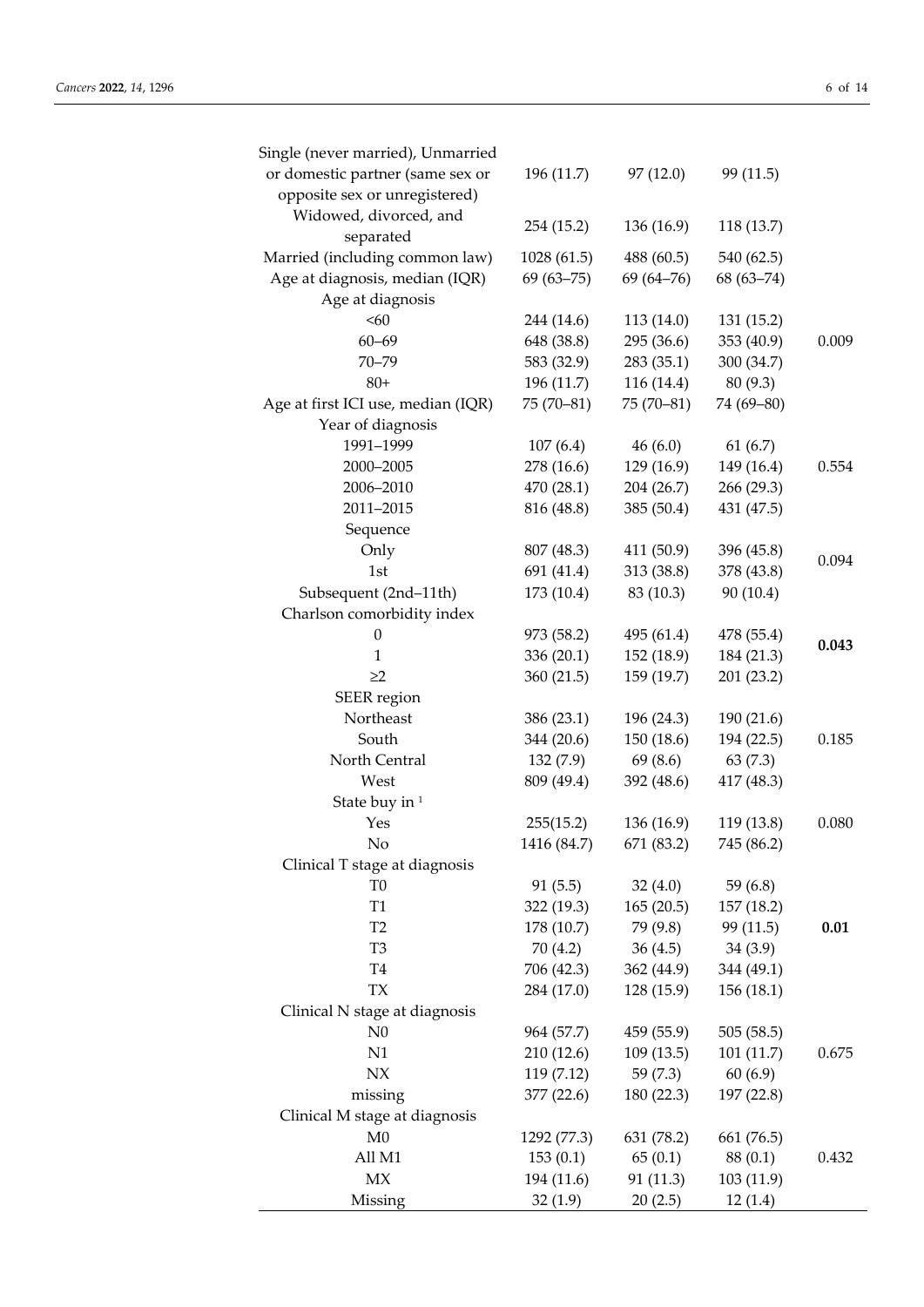| Melanoma specific mortality as of |             |            |            |       |
|-----------------------------------|-------------|------------|------------|-------|
| 31 December 2016                  |             |            |            | 0.712 |
| Dead                              | 398 (23.8)  | 189 (22.4) | 209(24.2)  |       |
| Alive                             | 1273 (76.2) | 618 (76.6) | 655 (75.8) |       |
| All-cause mortality as of 31      |             |            |            |       |
| December 2016                     |             |            |            | 0.011 |
| Dead                              | 1031 (61.7) | 482 (59.7) | 549 (63.5) |       |
| Alive                             | 640 (38.3)  | 325(40.3)  | 315(36.5)  |       |

<sup>1</sup> State buy-in: indicating that the state pays part or all of the patient's Medicare Part B premium or that the person is in the Medicaid program, bolt values represent significant values.

### *3.1. ACM and Steroid Exposure Prior to ICI Initiation*

Figure 2 and Table 2 depict the results from the time-dependent hazards model for ACM, evaluating its association with steroids prior to ICIs. Exposures to steroids  $\leq 1$ month and 1 to  $\leq$ 3 months prior to ICI initiation were associated with a 126% and 51% higher ACM within 3 months post ICI initiation, respectively (HR = 2.26; 95% CI: 1.65– 3.08; *p* < 0.001 for 1 month prior and HR = 1.51; 95% CI: 1.01–2.27; *p* = 0.04 for 1 to ≤3 months prior). Similarly, steroid exposure ≤1 month prior to ICI initiation was associated with a 100% increase in ACM 3 to 6 months after ICI initiation (HR = 2.00; 95%CI: 1.42–2.82; *p* < 0.001). In general, the nearer the last steroid exposure to ICI initiation, the higher the ACM risk. This association followed an approximately linear trend with a statistically significant non-zero slope  $(p < 0.001)$ .

**Table 2.** Steroid-exposure timing prior to ICI initiation and its time-dependent association with allcause mortality after ICI initiation.

| <b>Timing of Steroid</b><br><b>Exposure Prior to ICI</b><br>Initiation | $0$ to $\leq$ 3 Months<br><b>Post ICI Initiation</b><br>Hazard Ratios <sup>1</sup><br>$(95\% \text{ CI})$ | $3$ to $\leq 6$ Months Post $\geq 6$ Months Post ICI<br><b>ICI</b> Initiation<br><b>Hazard Ratios</b><br>$(95\% \text{ CI})$ | Initiation<br><b>Hazard Ratios</b><br>$(95\% \text{ CI})$ |
|------------------------------------------------------------------------|-----------------------------------------------------------------------------------------------------------|------------------------------------------------------------------------------------------------------------------------------|-----------------------------------------------------------|
| No steroids in 12 months<br>before ICI                                 | Ref                                                                                                       | Ref                                                                                                                          | Ref                                                       |
| Steroids $\leq 1$ month prior<br>to ICI                                | $2.26(1.65-3.08)^2$                                                                                       | $2.00(1.42 - 2.82)^2$                                                                                                        | $1.05(0.82 - 1.35)$                                       |
| Steroids 1 to $\leq$ 3 months<br>prior to ICI                          | $1.51(1.01-2.27)^2$                                                                                       | $1.04(0.65 - 1.35)$                                                                                                          | $0.91(0.68 - 1.22)$                                       |
| Steroids 3 to 12 months<br>prior to ICI                                | $1.02(0.68 - 1.52)$                                                                                       | $1.25(0.86-1.84)$                                                                                                            | $0.98(0.77-1.24)$                                         |

1. Hazard ratios estimated by time-dependent hazards model adjusted for sex, age, marital status, sequence of cancer diagnosis, year of diagnosis, and Charlson comorbidity index.  $2 p < 0.001$ .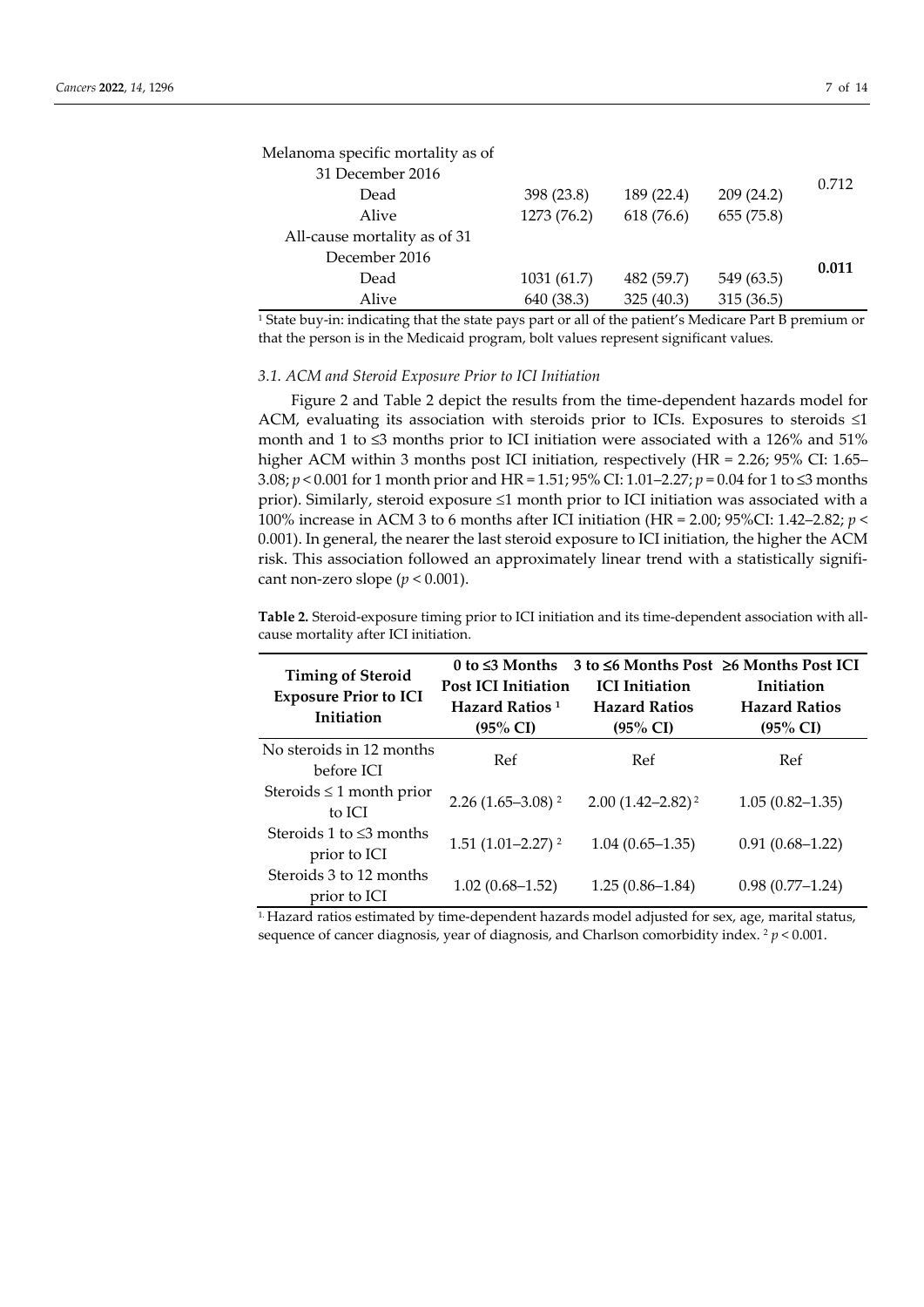

**Figure 2.** Time-dependent all-cause mortality hazard ratios for all steroid-exposure groups and survival time periods.

### *3.2. ER-Hospitalization Risk and Timing of Steroid Exposure before ICI initiation*

Steroid exposure within 12 months of ICI initiation was also associated with a higher incidence of ER hospitalizations. Figure 3 panel A and Table 3 show the HRs and 95% CI for ER hospitalizations post ICI initiation for different steroid-exposure timing groups. Steroids within 1 month prior to ICI initiation was associated with a 62% higher incidence of ER hospitalizations during the first 3 months (HR = 1.62; 95% CI: 1.36–1.94; *p* < 0.001) and a 37% higher incidence of ER hospitalizations during the next 3 months of survival post ICI initiation (HR: 1.36; 95% CI: 1.08–1.74; *p* = 0.01). Steroid exposure within 1 to ≤3 months prior was associated with a 27% higher incidence of ER hospitalization during the first 3 months post initiation (HR: 1.27; 95% CI: 1.01–1.58; *p* = 0.037). Similarly, steroid exposure 3 to 12 months prior was associated with higher HR for ER hospitalizations 3 months post ICI initiation compared to patients with no prior steroids (Table 3). Beyond the first six months post ICI initiation, steroid exposure was not associated with an increase in ER hospitalizations.

**Table 3.** Steroid-exposure timing prior to ICI initiation and its time-dependent association with ER hospitalization after ICI initiation.

| Timing of Steroid Exposure Prior to<br><b>ICI</b> Initiation | Initiation<br>Hazard Ratios <sup>1</sup><br>$(95\% \text{ CI})$ | 0 to ≤3 Months Post ICI 3 to ≤6 Months Post ICI<br>Initiation<br>Hazard Ratios <sup>1</sup><br>$(95\% \text{ CI})$ | $\geq$ 6 Months Post ICI<br>Initiation<br>Hazard Ratios <sup>1</sup><br>$(95\% \text{ CI})$ |
|--------------------------------------------------------------|-----------------------------------------------------------------|--------------------------------------------------------------------------------------------------------------------|---------------------------------------------------------------------------------------------|
| No steroids in 12 months before ICI                          | Ref                                                             | Ref                                                                                                                | Ref                                                                                         |
| Steroids $\leq 1$ month prior to ICI                         | $1.62(1.36-1.94)^2$                                             | $1.37(1.08 - 1.74)^2$                                                                                              | $1.01(0.83 - 1.24)$                                                                         |
| Steroids 1 to $\leq$ 3 months prior to ICI                   | $1.27(1.01-1.58)^2$                                             | $1.16(0.88 - 1.54)$                                                                                                | $0.94(0.75 - 1.17)$                                                                         |
| Steroids 3 to 12 months prior to ICI                         | $1.15(0.94 - 1.41)$                                             | $1.11(0.87 - 1.42)$                                                                                                | $0.84(0.70-1.03)$                                                                           |

<sup>1</sup> Hazard ratios estimated by time-dependent hazards model adjusted for sex, age, marital status, sequence of cancer diagnosis, year of diagnosis, and Charlson comorbidity index. <sup>2</sup>*p* < 0.001.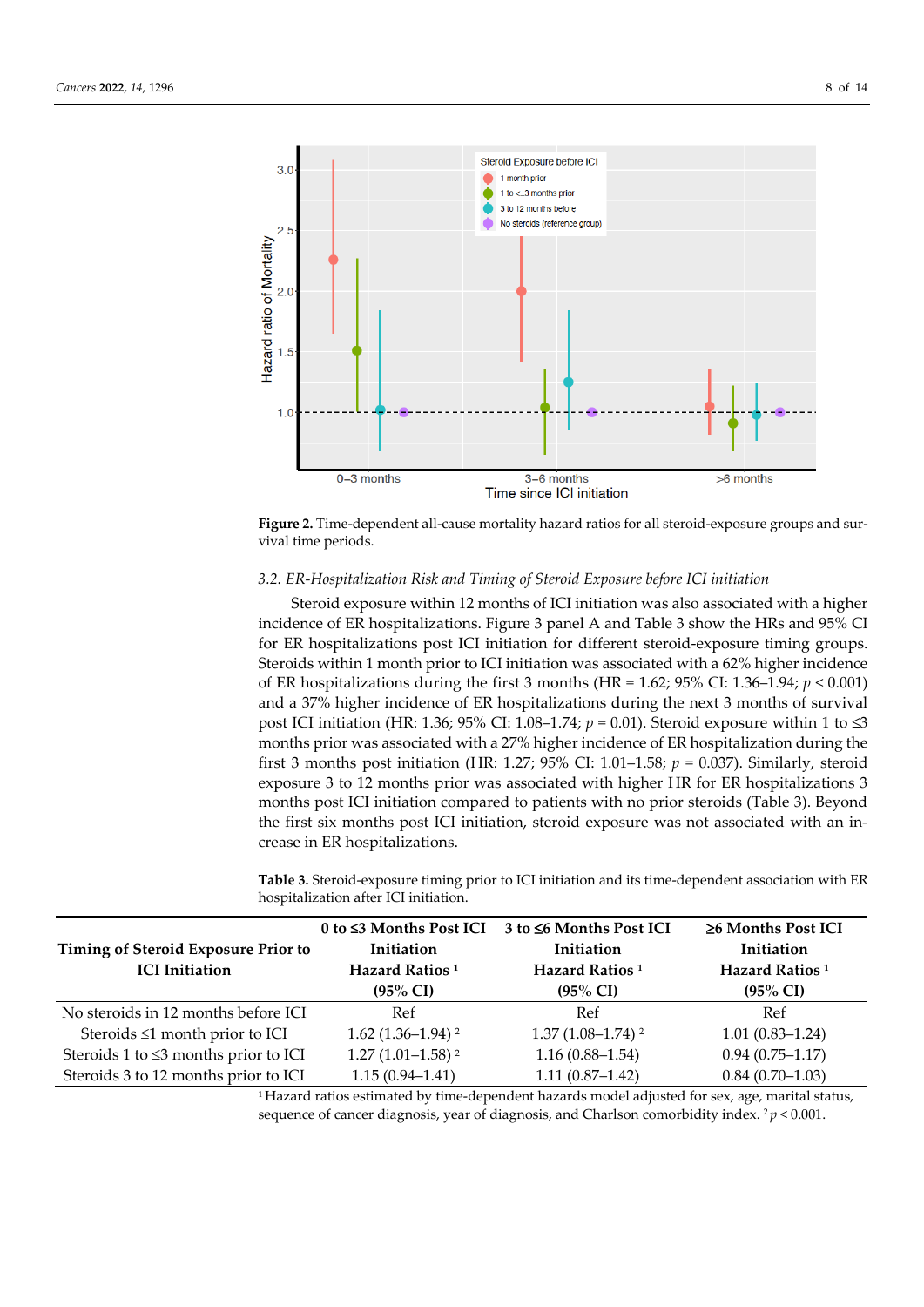

**Figure 3.** Time-dependent ER (panel a) and non-ER hospitalization (panel b) hazard ratios for all steroid-exposure groups and survival time periods. (**a**) Steroid exposure prior to ICI use is associated with higher ER hospitalization rates up to 6 months post ICI initiation. Steroid exposure up to 3 months prior is associated with higher ER hospitalization rates up to 6 months post ICI initiation. The elevated risk of ER hospitalization associated with prior steroid exposure diminished over time and vanished by 6 months post ICI. (**b**) For non-ER hospitalizations, steroid exposure 1 month prior is associated with higher non-ER hospitalizations up to 3 months post ICI initiation and steroid exposure 1–3 months prior is associated with higher non-ER hospitalization rates up to 6 months post ICI initiation. The elevated risk of non-ER hospitalization associated with prior steroid exposure diminished over time and vanished by 6 months post ICI.

### *3.3. Non-ER-Hospitalization Risk and Steroid Exposure before ICI Initiation*

Figure 3 panel B and Table S2 show the HRs and 95% CI for non-ER hospitalizations post ICI initiation for different steroid-exposure timing groups. For the first 3 months of survival post ICI-initiation, steroid exposure within ≤1 month prior was associated with a 77% higher risk of non-ER hospitalizations (HR = 1.77; 95% CI: 1.29–2.45; *p* = 0.005).

# *3.4. Pre-Planned Analysis to Evaluate Unmeasured Confounding*

The E-values in Table 4 suggest the minimum strength of unmeasured confounding association that would nullify the HRs to which they specifically correspond in Figure 2. It is unlikely that an unmeasured or unknown confounder would change our HR results for ACM during the first 6 months of survival after ICI initiation associated with steroid exposure within 1 month prior to ICI initiation. The confounder would need to have a relative risk association of at least 3.27 with both ACM and exposure to steroids within 1 month prior to ICI initiation. It would need to have relative risk associations greater than 3.44 for both ACM and steroid exposure 1 month prior.

Table 4. Assessment of the robustness (using E-values <sup>1</sup>) of observed associations for all-cause mortality with steroid exposure presented in Figure 2.

| <b>Timing of Steroid</b>                       | 0 to $\leq$ 3 Months       |                       | 3 to $\leq 6$ Months Post $\geq 6$ Months Post ICI |
|------------------------------------------------|----------------------------|-----------------------|----------------------------------------------------|
| <b>Exposure Prior to ICI</b>                   | <b>Post ICI Initiation</b> | <b>ICI</b> Initiation | initiation                                         |
| Initiation                                     | <b>Hazard Ratios</b>       | <b>Hazard Ratios</b>  | Hazard Ratios <sup>1</sup>                         |
| Steroids $\leq 1$ month prior to<br><b>ICI</b> | 3.27                       | 3.44                  | 1.58                                               |
| Steroids 1 to $\leq$ 3 months<br>prior to ICI  | 2.82                       | 1.77                  | 1.49                                               |
| Steroids 3 to 12 months<br>prior to ICI        | 1.89                       | 1.69                  | 1.40                                               |

 $1.$  E-value measures the minimum strength of association that an unmeasured confounder must have with both the exposure and outcome, and considers the covariates to nullify the observed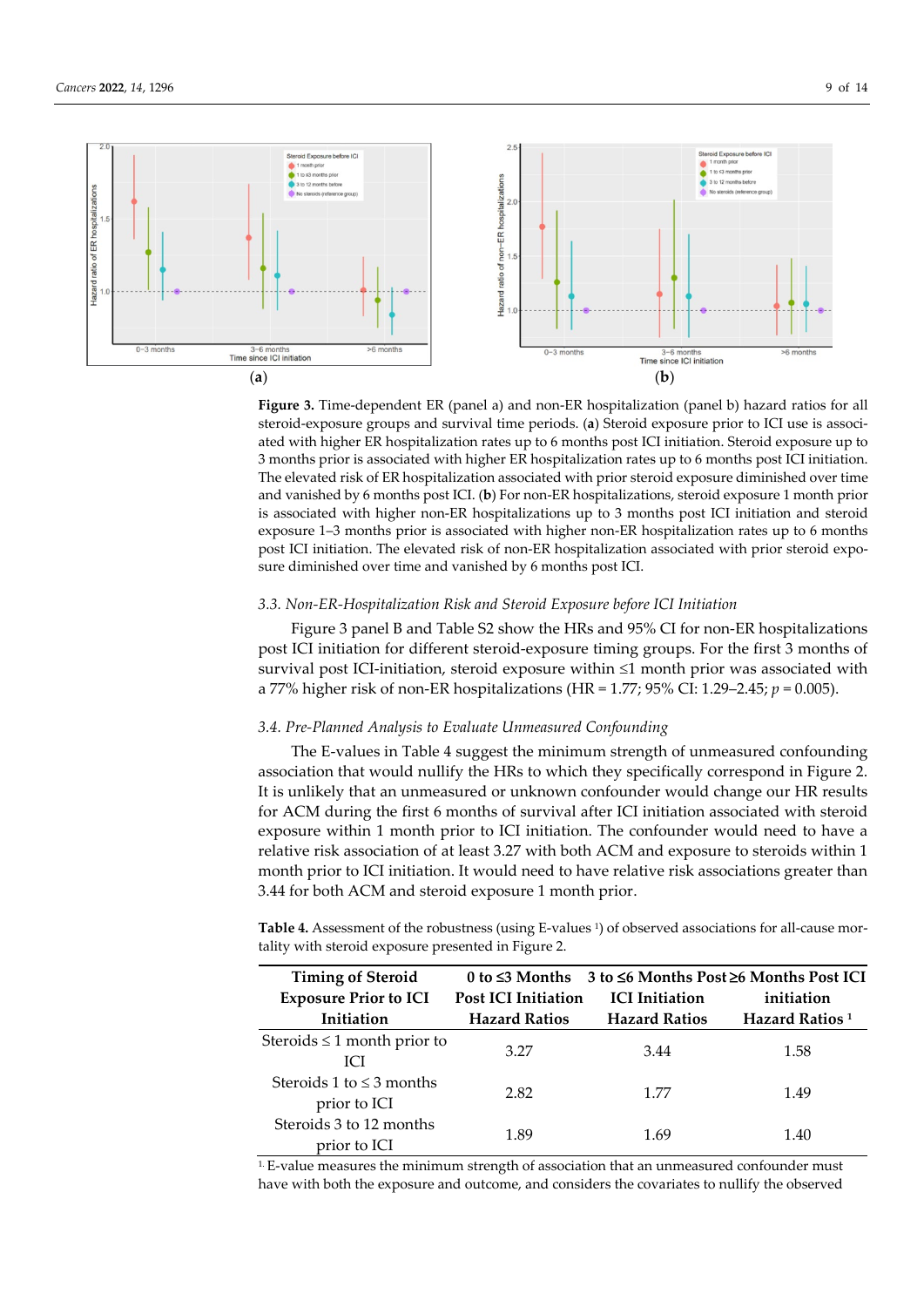exposure–outcome association. The further an E-value shown here is from 1, the less likely that unmeasured confounding would account for its corresponding HR in Figure 2.

#### **4. Discussion**

This is the first population-based study to demonstrate a strong association between the timing of steroids preceding ICI initiation and clinical outcomes among patients with melanoma. We found that shorter time between last steroid exposure and ICI initiation was associated with significantly worse outcomes. Specifically, steroid exposure within 3 months of initiating ICIs was associated with increased mortality during the first 6 months after ICI initiation, with risk elevated at least twofold if steroids were used within 1 month prior to initiation. Additionally, these patients were more likely to have ER and non-ER hospitalizations when exposed to steroids within 1 month prior to ICI initiation. These findings are thought-provoking given the concerns for the potential ICI-suppressive effects of steroids. Our data suggest potential interplay between ICIs and immunosuppressive agents; therefore, oncologists and cancer caregivers are advised to take into account the potential effects of immunosuppressive agents such as steroids before initiating ICIs.

Our findings are consistent with another retrospective study that found that baseline steroid exposure within 30 days of receiving ICIs for NSCLC was associated with worse ACM after adjusting for covariates, including history of brain metastases [25]. Another study using the large Flatiron dataset found that baseline steroid exposure was associated with worse ACM among patients with NSCLC and melanoma [36]. We found a similar trend in our study; patients with prior steroid exposure had worse ACM compared to those without steroid exposure. Moreover, we suspect that the ACM in our study population could be higher compared to results from clinical trials, since clinical trials usually exclude patients with active, untreated metastases, and those with high baseline or chronic steroid exposure. In our study, patients exposed to steroids within 1 month before ICI initiation did much worse than the expected mortality; median OS was 8.9 months for patients with steroids exposure within 1 month prior to ICI compared to 11.4 months in a meta-analysis of over 1600 patients [20]. We posit that the increase in short-term ACM is suggestive of an acute medical process. However, the exact mechanism is unknown and further studies are needed.

Exposure to steroids prior to ICI initiation was associated with higher risk of ER hospitalizations post ICI. Due to data limitations, we were unable to address whether the increased hospitalizations were a result of immune-related adverse events or steroid exposure. To minimize unmeasured confounding effects, we chose to model risk of hospitalization (6 months post ICI vs. 6 months before ICI) because socioeconomic status, access to care, health habits, and comorbidities were likely to have modest changes within a short period of time. In addition, we used E-values to assess the robustness of the findings and found that any unmeasured confounding would require a high HR to nullify the major conclusions of the study.

Melanoma was the first cancer approved for ICIs and thus has the most mature data for analyzing steroids preceding ICI initiation. Unlike NSCLC, where COPD and brain metastases are more likely to require steroids [37], the indications for steroids preceding ICIs in our population is unclear, since the SEER-Medicare database does not reliably capture metastasis information beyond initial cancer diagnosis. However, having at least one comorbidity increased the likelihood of steroid exposure, which could signal poorer health overall. Although patients with CCI  $\geq$  2 had higher mortality risk and hospitalization risks in all cohorts, steroid exposure remained an independently prognostic factor after adjusting for comorbidity and relevant covariates. Thus, our findings are robust among melanoma patients with steroid exposure.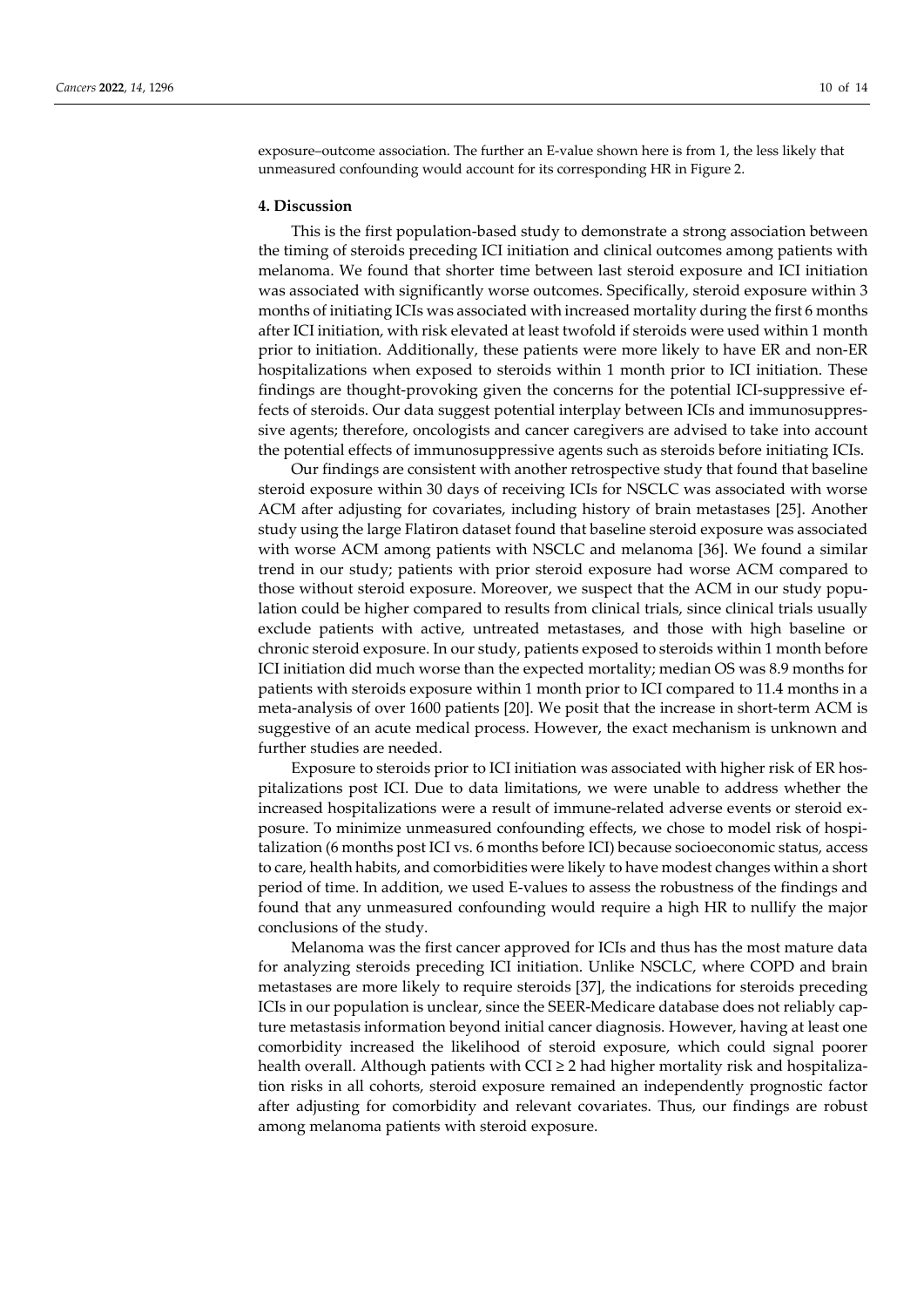#### *4.1. Potential Mechanisms*

One potential explanation for these results is the role played by T cells in the mechanism of action for steroids and ICIs. Steroid exposure is associated with suppression of Tcell activity, leading to impaired immune function and inferior outcomes [38], whereas ICIs require the activation of T cells for antitumor activity. Therefore, steroid exposure prior to ICIs may result in decreasing the efficacy of ICIs due to suppression of the CD8 positive T cells that are required for an ICI blockade [24]. A preclinical study found that dexamethasone increased PD-1 expression in certain subsets of T cells, therefore suggesting that inhibition of PD-1 might overcome T-cell exhaustion [39]. Another study found that dexamethasone use blocked the proliferation of T cells and attenuated the stimulation of CD28 cells more than memory T cells. A mouse model further found that although CTLA-4 inhibition partially restored tumor infiltration of T cells alongside consequent dexamethasone exposure, there was no significant increase in CD8 T cells, hence suggesting that early exposure to steroids led to significantly suppressed ICI response. Given these findings, we propose that patients using steroids at baseline should be included in future clinical trials and data analysis in order to optimize results. To this effect, the NCI is currently working with multiple cancer sites to conduct two randomized clinical trials among patients with autoimmune diseases (most using steroids) and cancer receiving nivolumab: NCT03656627 (Nivolumab in Treating Patients with Autoimmune Disorders or Advanced, Metastatic, or Unresectable Cancer) and NCT03816345 (A Phase Ib Study of Nivolumab in Patients With Autoimmune Disorders and Advanced Malignancies (AIM-NIVO)) [40,41]. Until further information regarding the safety of such concurrent medication use is available, ICIs must be administered with caution and after careful assessment of the risk–benefit ratio for each patient.

### *4.2. Strengths and Limitations*

The study has several strengths. First, derived from a large, population-based database with broad representation, our study offers excellent real-world generalizability. Second, this is the first study to address the timing effects associated with steroid exposure within 12 months prior to ICI initiation. Previous studies have not examined the timing effects beyond 3 months prior. Third, this is the first study using national-level data specific to Medicare patients receiving ICIs. Fourth, this is the first study to include differences in hospitalization risks stratified by ER and non-ER hospitalization among patients exposed to steroids prior to receiving ICIs. Since ER hospitalizations are associated with higher cost to the patients as well as the health system, it is important to understand the difference between the association of steroid exposure and ICIs for both ER and non-ER hospitalizations.

The study also has limitations. First, given the retrospective nature of the study, we were unable to formulate a cause–effect relationship between the timing of steroid exposure and the clinical outcomes. Second, the SEER dataset does not provide information about cancer staging beyond the date of diagnosis; however, based on the treatment dates in our cohort, we assume that all patients receiving ICIs during the study period had advanced-stage disease since ICIs were only approved for advanced stage disease during this time window. Third, we did not have any data on laboratory values such as PD-1 status, neutrophil count, neutrophil-to-lymphocyte ratio, tumor mutation burden, or line of therapy, which limited our analysis. Fourth, due to the limitation of the dataset, we were unable to identify the dosage of steroids. Fifth, we defined steroid exposure using only prescription data, not whether or for how long the steroids were actually used. Thus, there may be some misclassification of steroid exposure. Further studies are warranted to confirm the relationship between steroid exposure and clinical outcomes of ICIs. These studies should focus on the dosing of steroids, the type of steroid used, and the difference between acute and chronic steroid exposure.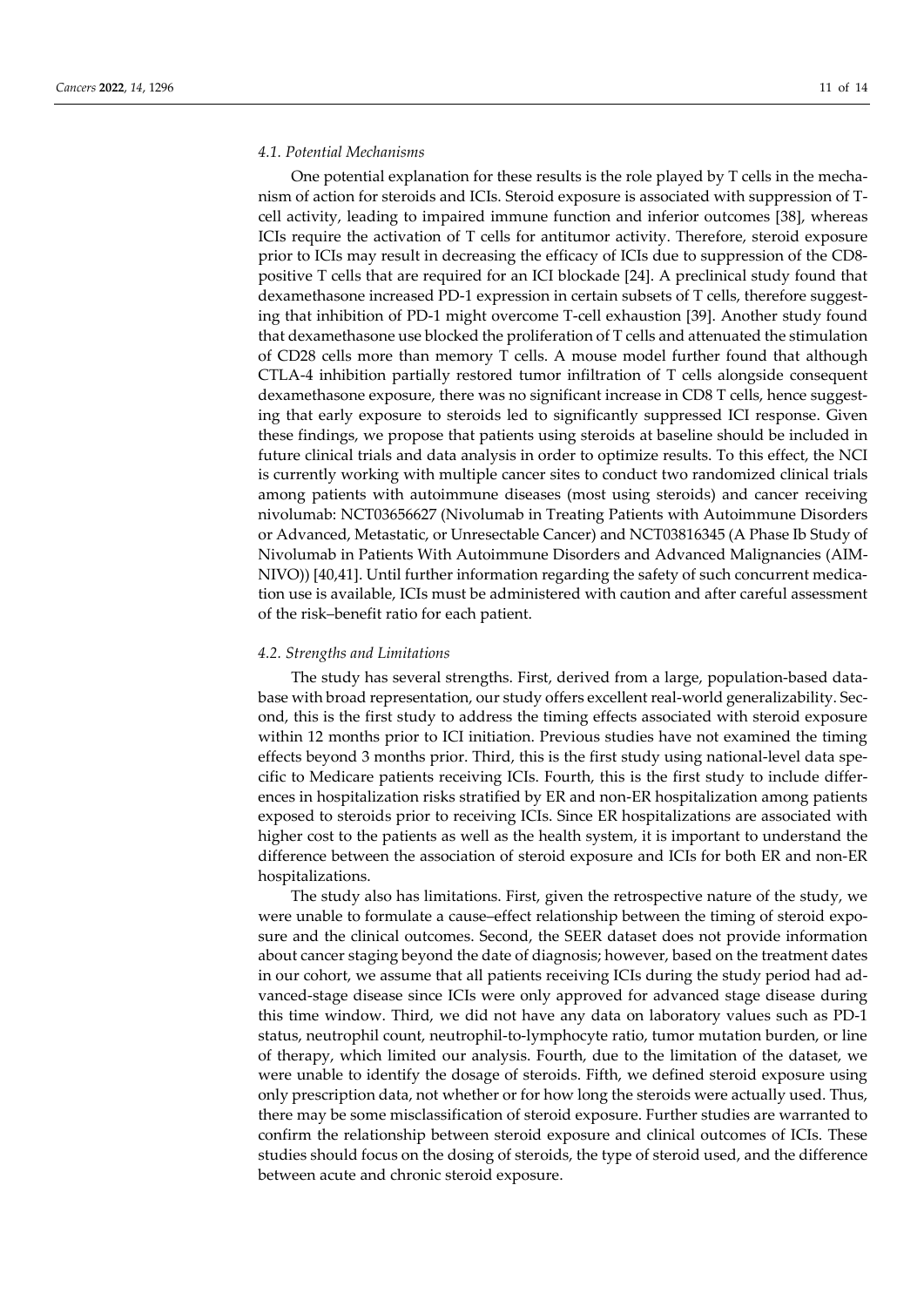# **5. Conclusions**

The nearer the last steroid exposure to ICI initiation, the higher the ACM risk; thus, care providers are advised to take this into account and consider the risk–benefit ratio when making therapeutic decisions. It is recommended that the care team consider delaying steroid exposure and focus on steroid-sparing strategies before initiating ICIs or consider delaying initiating ICIs for 3 months to allow for steroid washout.

**Supplementary Materials:** The following are available online at www.mdpi.com/article/10.3390/cancers14051296/s1, Table S1: Median survival and cumulative incidence of all-cause mortality 6 months post ICI initiation, Table S2: Timing of steroid exposure prior to ICI initiation and its time-dependent association with non-ER hospitalization.

**Author Contributions:** Conceptualization, N.N. and G.L.-Y.; methodology, N.N., G.L.-Y., S.W.K. and J.B.; software, J.B., S.W.K. and N.N.; formal analysis, J.B., N.N., and S.W.K.; investigation, N.N., G.L.-Y. and A.S. resources, G.L.-Y.; data curation, N.N., G.L.-Y., J.B. and S.W.K.; writing—original draft preparation, N.N. and A.S.; writing—review and editing, N.N., J.B., A.S., S.W.K., J.J., M.W., S.S. and G.L.-Y.; supervision, G.L.-Y.; funding acquisition, G.L.-Y. All authors have read and agreed to the published version of the manuscript.

**Funding:** This project is supported, in part, by the NCI Cancer Center Support Grant (NCI CCSG 5P30CA056036).

**Institutional Review Board Statement:** This study was approved by the Institutional Review Board at Thomas Jefferson University IRB 17D.389 approved on 07/11/2017.

**Informed Consent Statement:** Not applicable.

**Data Availability Statement:** The data reported in this study can be obtained by writing to G.L., the corresponding author.

**Acknowledgments:** We thank the Applied Research Branch, Division of Cancer Prevention and Population Science, National Cancer Institute; the Office of Information Services and Office of Strategic Planning, Centers for Medicare & Medicaid Services; Information Management Services Inc; and the SEER program tumor registries in the creation of the SEER-Medicare database. We thank Jennifer Wilson and Pamela Walter (Thomas Jefferson University, Philadelphia, PA, USA) for their editorial assistance.

**Conflicts of Interest:** A.S.: Merck; J.J: BMS, Merck, AstraZeneca, and Rakuten-Aspyrian, M.W.: Pfizer and Eisai. Other authors have no potential conflicts to declare.

#### **References**

- 1. Howlader, N.; Noone, A.; Krapcho, M.; Miller, D.; Bishop, K.; Kosary, C. SEER Cancer Statistics Review (CSR) 1975–2014. Available online: https://seer.cancer.gov/archive/csr/1975\_2014/ (accessed on 2 September 2021).
- 2. El Aziz, M.A.A.; Facciorusso, A.; Nayfeh, T.; Saadi, S.; Elnaggar, M.; Cotsoglou, C.; Sacco, R. Immune Checkpoint Inhibitors for Unresectable Hepatocellular Carcinoma. *Vaccines* **2020**, *8*, 616, https://doi.org/10.3390/vaccines8040616.
- 3. Larkin, J.; Chiarion-Sileni, V.; Gonzalez, R.; Grob, J.-J.; Rutkowski, P.; Lao, C.D.; Cowey, C.L.; Schadendorf, D.; Wagstaff, J.; Dummer, R.; et al. Five-Year Survival with Combined Nivolumab and Ipilimumab in Advanced Melanoma. *N. Engl. J. Med.* **2019**, *381*, 1535–1546, doi:10.1056/nejmoa1910836.
- 4. Kwon, E.D.; Drake, C.G.; Scher, H.I.; Fizazi, K.; Bossi, A.; Van den Eertwegh, A.J.M.; Krainer, M.; Houede, N.; Santos, R.; Mahammedi, H.; et al. Ipilimumab versus placebo after radiotherapy in patients with metastatic castration-resistant prostate cancer that had progressed after docetaxel chemotherapy (CA184-043): A multicentre, randomised, double-blind, phase 3 trial. *Lancet Oncol.* **2014**, *15*, 700–712, https://doi.org/10.1016/s1470-2045(14)70189-5.
- 5. Leighl, N.; Gandhi, L.; Hellmann, M.D.; Horn, L.; Ahn, M.-J.; Garon, E.B.; Hui, R.; Ramalingam, S.S.; Zhang, J.; Lubiniecki, G. Pembrolizumab for NSCLC: Immune-mediated adverse events and corticosteroid use. *J. Thorac. Oncol.* **2015**, *10*, S233.
- 6. Coit, D.G.; Thompson, J.A.; Albertini, M.R.; Barker, C.; Carson, W.E. NCCN guidelines version 2.2019 cutaneous melanoma. *J. Natl. Compr. Canc. Netw.* **2019**, *17*, 367–402.
- 7. Hodi, F.S.; O'Day, S.J.; McDermott, D.F.; Weber, R.W.; Sosman, J.A.; Haanen, J.B.; Gonzalez, R.; Robert, C.; Schadendorf, D.; Hassel, J.C.; et al. Improved Survival with Ipilimumab in Patients with Metastatic Melanoma. *N. Engl. J. Med.* **2010**, *363*, 711– 723.
- 8. Robert, C.; Thomas, L.; Bondarenko, I.; O'Day, S.; Weber, J.; Garbe, C.; Lebbe, C.; Baurain, J.-F.; Testori, A.; Grob, J.J; et al. Ipilimumab plus dacarbazine for previously untreated metastatic melanoma. *N. Engl. J. Med.* **2011**, *364*, 2517–2526.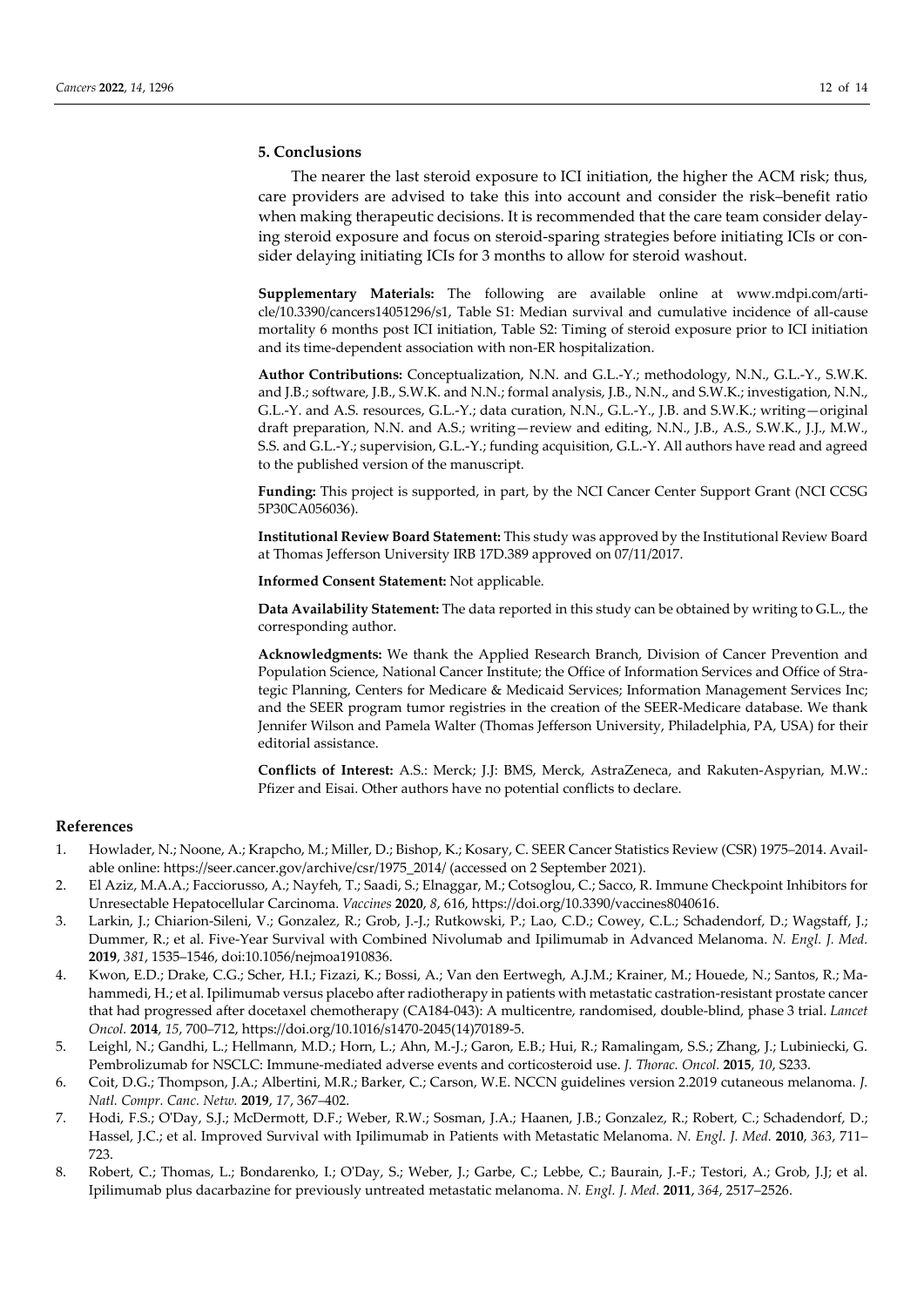- 9. Eggermont, A.M.M.; Blank, C.U.; Mandalà, M.; Long, G.V.; Atkinson, V.; Dalle, S.; Haydon, A.; Lichinitser, M.; Khattak, A.; Carlino, M.S.; et al. Adjuvant Pembrolizumab versus Placebo in Resected Stage III Melanoma. *N. Engl. J. Med.* **2018**, *378*, 1789– 1801, doi:10.1056/nejmoa1802357.
- 10. Wolchok, J.D.; Kluger, H.; Callahan, M.K.; Postow, M.A.; Rizvi, N.A.; Lesokhin, A.M.; Segal, N.H.; Ariyan, C.E.; Gordon, R.-A.; Reed, K.; et al. Nivolumab plus Ipilimumab in Advanced Melanoma. *N. Engl. J. Med.* **2013**, *369*, 122–133, https://doi.org/10.1056/nejmoa1302369.
- 11. Topalian, S.L.; Drake, C.G.; Pardoll, D.M. Immune Checkpoint Blockade: A Common Denominator Approach to Cancer Therapy. *Cancer Cell* **2015**, *27*, 450–461, https://doi.org/10.1016/j.ccell.2015.03.001.
- 12. Warner, A.B.; A Postow, M. Combination Controversies: Checkpoint Inhibition Alone or in Combination for the Treatment of Melanoma? *Oncology* **2018**, *32*, 228–34.
- 13. Callahan, M.K.; Kluger, H.; Postow, M.A.; Segal, N.H.; Lesokhin, A.; Atkins, M.B.; Kirkwood, J.M.; Krishnan, S.; Bhore, R.; Horak, C.; et al. Nivolumab Plus Ipilimumab in Patients with Advanced Melanoma: Updated Survival, Response, and Safety Data in a Phase I Dose-Escalation Study. *J. Clin. Oncol.* **2018**, *36*, 391–398, https://doi.org/10.1200/jco.2017.72.2850.
- 14. Coutinho, A.E.; Chapman, K.E. The anti-inflammatory and immunosuppressive effects of glucocorticoids, recent developments and mechanistic insights. *Mol. Cell. Endocrinol.* **2011**, *335*, 2–13, https://doi.org/10.1016/j.mce.2010.04.005.
- 15. Lossignol, D. A little help from steroids in oncology. *J. Transl. Intern. Med.* **2016**, *4*, 52–54, https://doi.org/10.1515/jtim-2016-0011.
- 16. Dietrich, J.; Rao, K.; Pastorino, S.; Kesari, S. Corticosteroids in brain cancer patients: Benefits and pitfalls. *Expert Rev. Clin. Pharmacol.* **2011**, *4*, 233–242, https://doi.org/10.1586/ecp.11.1.
- 17. Yennurajalingam, S.; Bruera, E. Role of corticosteroids for fatigue in advanced incurable cancer: Is it a 'wonder drug' or 'deal with the devil'. *Curr. Opin. Support. Palliat. Care* **2014**, *8*, 346–351.
- 18. Hardy, J.R.; Rees, E.; Ling, J.; Burman, R.; Feuer, D.; Broadley, K.; Stone, P. A prospective survey of the use of dexamethasone on a palliative care unit. *Palliat. Med.* **2001**, *15*, 3–8, https://doi.org/10.1191/026921601673324846.
- 19. Petrelli, F.; Signorelli, D.; Ghidini, M.; Ghidini, A.; Pizzutilo, E.G.; Ruggieri, L.; Cabiddu, M.; Borgonovo, K.; Dognini, G.; Brighenti, M.; et al. Association of Steroids Use with Survival in Patients Treated with Immune Checkpoint Inhibitors: A Systematic Review and Meta-Analysis. *Cancers* **2020**, *12*, 546, https://doi.org/10.3390/cancers12030546.
- 20. Schadendorf, D.; Hodi, F.S.; Robert, C.; Weber, J.; Margolin, K.; Hamid, O.; Patt, D.; Chen, T.-T.; Berman, D.M.; Wolchok, J.D. Pooled Analysis of Long-Term Survival Data from Phase II and Phase III Trials of Ipilimumab in Unresectable or Metastatic Melanoma. *J. Clin. Oncol.* **2015**, *33*, 1889–1894, https://doi.org/10.1200/jco.2014.56.2736.
- 21. Bajwa, R.; Cheema, A.; Khan, T.; Amirpour, A.; Paul, A.; Chaughtai, S.; Patel, S.; Patel, T.; Bramson, J.; Gupta, V.; et al. Adverse Effects of Immune Checkpoint Inhibitors (Programmed Death-1 Inhibitors and Cytotoxic T-Lymphocyte-Associated Protein-4 Inhibitors): Results of a Retrospective Study. *J. Clin. Med. Res.* **2019**, *11*, 225–236, https://doi.org/10.14740/jocmr3750.
- 22. Ksienski, D.; Wai, E.S.; Croteau, N.; Fiorino, L.; Brooks, E.; Poonja, Z.; Fenton, D.; Geller, G.; Glick, D.; Lesperance, M. Efficacy of Nivolumab and Pembrolizumab in Patients with Advanced Non–Small-Cell Lung Cancer Needing Treatment Interruption Because of Adverse Events: A Retrospective Multicenter Analysis. *Clin. Lung Cancer* **2018**, *20*, e97–e106, https://doi.org/10.1016/j.cllc.2018.09.005.
- 23. Weber, J.S.; Kähler, K.C.; Hauschild, A. Management of Immune-Related Adverse Events and Kinetics of Response with Ipilimumab. *J. Clin. Oncol.* **2012**, *30*, 2691–2697, https://doi.org/10.1200/jco.2012.41.6750.
- 24. Langhoff, E.; Ladefoged, J.; Dickmeiss, E. The immunosuppressive potency of various steroids on peripheral blood lymphocytes, T cells, NK and K cells. *Int. J. Immunopharmacol.* **1985**, *7*, 483–489, https://doi.org/10.1016/0192-0561(85)90067-0.
- 25. Arbour, K.C.; Mezquita, L.; Long, N.; Rizvi, H.; Auclin, E.; Ni, A.; Martínez-Bernal, G.; Ferrara, R.; Lai, W.V.; Hendriks, L.E.L.; et al. Impact of Baseline Steroids on Efficacy of Programmed Cell Death-1 and Programmed Death-Ligand 1 Blockade in Patients with Non–Small-Cell Lung Cancer. *J. Clin. Oncol.* **2018**, *36*, 2872–2878, doi:10.1200/jco.2018.79.0006.
- 26. Fucà, G.; Galli, G.; Poggi, M.; Russo, G.L.; Proto, C.; Imbimbo, M.; Ferrara, R.; Zilembo, N.; Ganzinelli, M.; Sica, A.; et al. Modulation of peripheral blood immune cells by early use of steroids and its association with clinical outcomes in patients with metastatic non-small cell lung cancer treated with immune checkpoint inhibitors. *ESMO Open* **2019**, *4*, e000457, https://doi.org/10.1136/esmoopen-2018-000457.
- 27. Surveillance, Epidemiology, and End Results (SEER) Program, SEER\*Stat Databases: November 2019 Submission. Available online: www.seer.cancer.gov (accessed on 8 August 2020).
- 28. Medicare Manuals General Information, Eligibility, Policy and Entitlement. Available online: https://www.cms.gov/regulations-and-guidance/guidance/manuals/downloads/ge101c03.pdf (accessed on 3 April 2021).
- 29. Centers for Medicare & Medicaid Services (CMS), HHS, Medicaid Services Medicare Program; Medicare Prescription Drug Benefit. Available online: https://pubmed.ncbi.nlm.nih.gov/15678603/ (accessed on 23 March 2021).
- 30. Kaplan, E.L.; Meier, P. Nonparametric estimation from incomplete observations. *J. Am. Stat. Assoc.* **1958**, *53*, 457–481.
- 31. Cox, D.R. Regression models and life-tables. *J. R. Stat. Soc. Series B Stat. Methodol.* **1972**, *34*, 187–202.
- 32. Therneau, T.; Grambsch, P. *Modeling Survival Data: Extending the Cox Model*, 1st ed.; Springer: New York, NY, USA, 2000.
- 33. Tsai, M.-H.; Xirasagar, S.; Carroll, S.; Bryan, C.S.; Gallagher, P.J.; Davis, K.; Jauch, E.C. Reducing High-Users' Visits to the Emergency Department by a Primary Care Intervention for the Uninsured: A Retrospective Study. *Inq. J. Heal. Care Organ. Prov. Financing* **2018**, *55*, 29591539. https://doi.org/10.1177/0046958018763917.
- 34. Andersen, P.K.; Gill, R.D. Cox's regression model for counting processes: A large sample study. *Ann. Stat.* **1982**, *10*, 1100–1120.